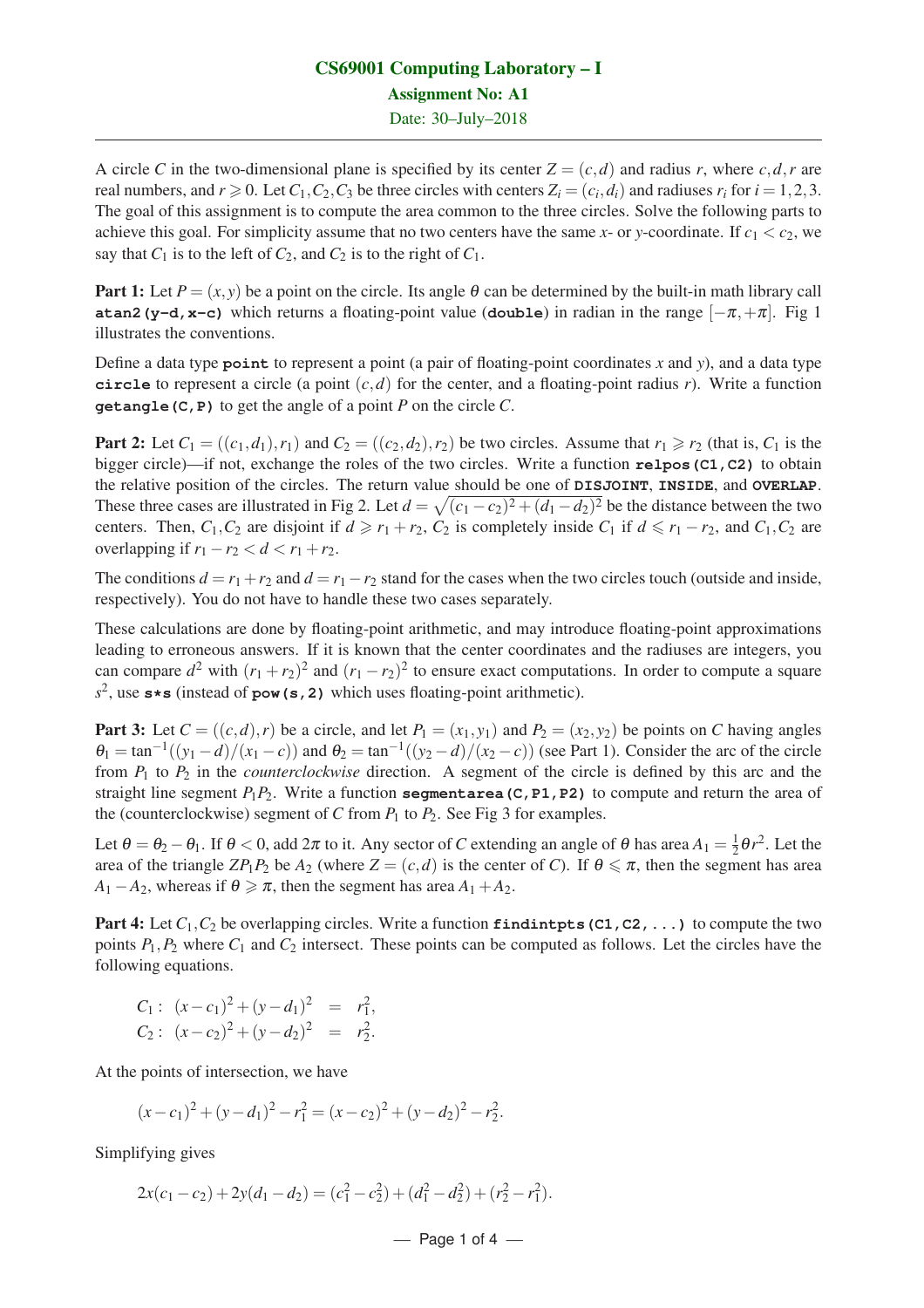We assume that  $c_1 \neq c_2$  and  $d_1 \neq d_2$ . Therefore

$$
y = \left(\frac{c_2 - c_1}{d_1 - d_2}\right) x + \left(\frac{(c_1^2 - c_2^2) + (d_1^2 - d_2^2) + (r_2^2 - r_1^2)}{2(d_1 - d_2)}\right).
$$

Plugging this expression for *y* in the equation of  $C_1$  or  $C_2$  gives us a quadratic equation in *x*. Let  $x_1, x_2$  be the two roots of this equation. Correspondingly, we get two unique values *y*1, *y*<sup>2</sup> for *y* from the linear equation. We have  $P_1 = (x_1, y_1)$  and  $P_2 = (x_2, y_2)$ .





Part 5: Write a function intarea2 (C1, C2) to compute and return the area *A* common to the two circles  $C_1 = (Z_1, r_1)$  and  $C_2 = (Z_2, r_2)$  with the centers  $Z_1 = (c_1, d_1)$  and  $Z_2 = (c_2, d_2)$ . Consider the three cases. If  $C_1$ ,  $C_2$  are disjoint, then  $A = 0$ . If one of  $C_1$ ,  $C_2$  is completely inside the other, then *A* is the area of the smaller circle.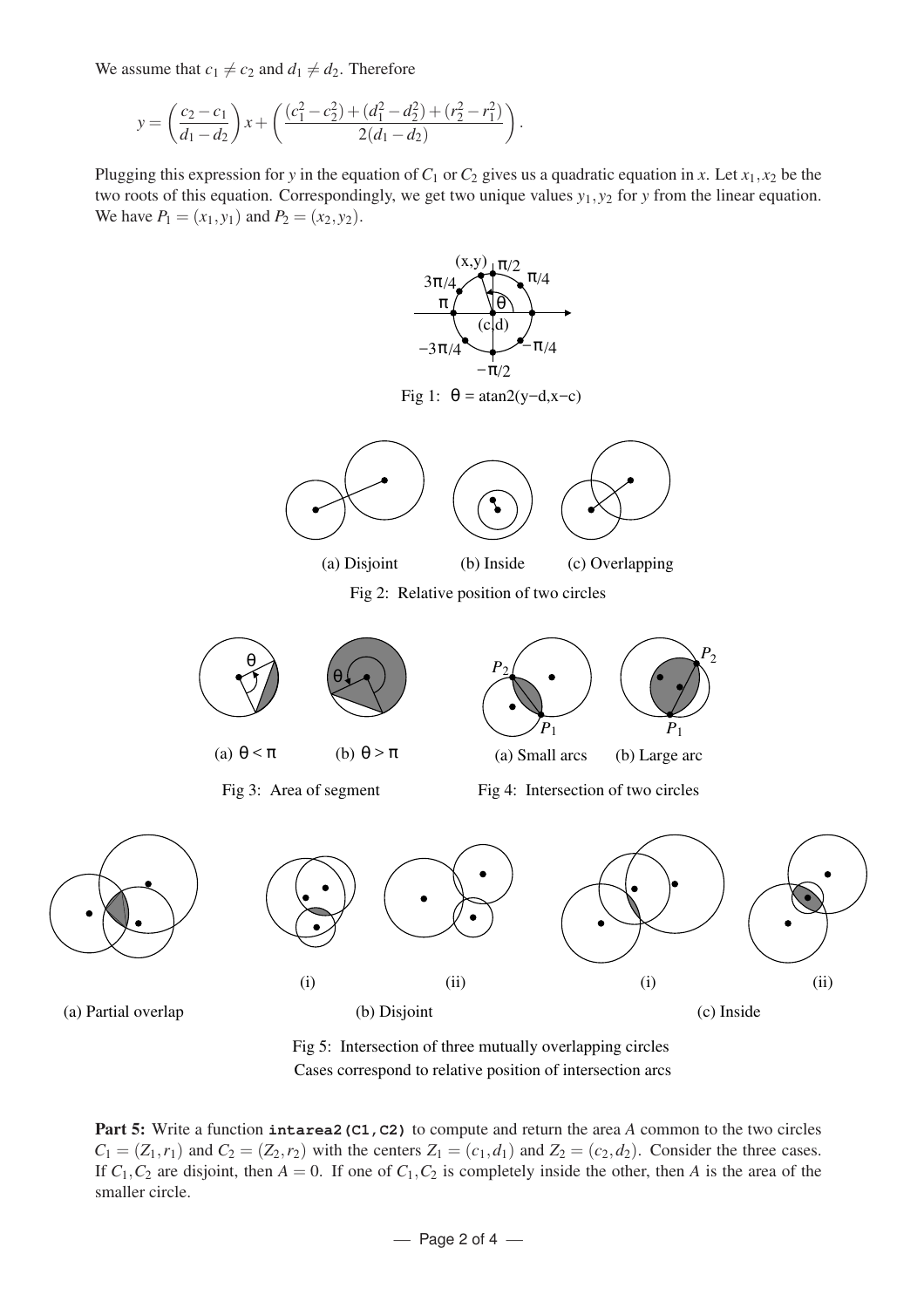The case when  $C_1$  and  $C_2$  overlap partially is the complicated one, and is demonstrated in Fig 4. Compute the two intersection points  $P_1$ ,  $P_2$  of the two circles in this case. Suppose that  $C_1$  is the left circle and  $C_2$  the right circle (that is,  $c_1 < c_2$ ), and that  $P_1$  has smaller y-coordinate than  $P_2$ . Then, A is the sum of the area of the segment of  $C_1$  from  $P_1$  to  $P_2$  and the area of the segment of  $C_2$  from  $P_2$  to  $P_1$ .

Part 6: This is the final goal of this assignment: write a function **intarea3** (C1, C2, C3) to compute and return the area *A* common to three circles  $C_i = (Z_i, r_i)$  with  $Z_i = (c_i, d_i)$  for  $i = 1, 2, 3$ . Once again, you need to consider several cases. First, if any two of the given circles are disjoint, then  $A = 0$ . Second, if one of the circles is completely inside a second, then *A* is the area common to the contained and the remaining circles.

Finally, consider the complicated case that any two of the three circles overlap partially with one another. This case has several sub-cases as illustrated in Fig 5. Suppose that  $C_1$ ,  $C_2$ ,  $C_3$  are sorted with respect to their *x*-coordinates. In particular,  $C_1$  is the circle with the smallest *x*-coordinate.

Let the intersection points of  $C_1$ ,  $C_2$  be  $Q_1$ ,  $Q_2$  with  $y(Q_1) < y(Q_2)$ . Denote by  $\alpha_2$  the counterclockwise arc of  $C_1$  from  $Q_1$  to  $Q_2$ . Likewise, let  $C_1$ ,  $C_3$  intersect at points  $Q_3$ ,  $Q_4$  with  $y(Q_3) < y(Q_4)$ . Also, let  $\alpha_3$  denote the arc of  $C_1$  from  $Q_3$  to  $Q_4$ . The different cases of Fig 5 correspond to the relative positions of the arcs  $\alpha_2$ and  $\alpha_3$ . We also need the points of intersection  $Q_5$ ,  $Q_6$  of the circles  $C_2$ ,  $C_3$ .

The following three cases can be recognized by the angles  $\theta_i$  of  $Q_i$  for  $i = 1, 2, 3, 4$  in  $C_1$ . Ensure three conditions: (i)  $\theta_1 < \theta_2$ , (ii)  $\theta_3 < \theta_4$ , and (iii) the four angles  $\theta_1, \theta_2, \theta_3, \theta_4$  lie in a band of width  $2\pi$ . In case of violations of these conditions, add  $2\pi$  to appropriate angles. For example, suppose that  $atan2$ returns  $\theta_1 = 5\pi/6$ ,  $\theta_2 = \pi/3$ ,  $\theta_3 = \pi/6$ , and  $\theta_4 = 2\pi/3$ . This is Case 1 (partial overlap). But since  $\theta_1 > \theta_2$ , we change  $\theta_2 = 2\pi + \pi/3 = 7\pi/3$ . But  $\theta_3 < \theta_4$ , so we do not change  $\theta_4$ . But then, the arcs  $\alpha_2 = [5\pi/6, 7\pi/3]$  and  $\alpha_3 = [\pi/6, 2\pi/3]$  appear disjoint (Case 2). This problem happened because  $\theta_2 - \theta_3 = 7\pi/3 - \pi/6 = 13\pi/6 > 2\pi$ . So change  $\theta_3 = \pi/6 + 2\pi = 13\pi/6$  and  $\theta_4 = 2\pi/3 + 2\pi = 8\pi/3$ .

- Case 1:  $\alpha_2$  and  $\alpha_3$  overlap partially (Part (a) of Fig 5). This means that the intersection points with  $C_1$ appear in one of the two sequences  $Q_3$ ,  $Q_1$ ,  $Q_4$ ,  $Q_2$  or  $Q_1$ ,  $Q_3$ ,  $Q_2$ ,  $Q_4$  in the increasing order of their angles relative to the center of  $C_1$ . Take  $P_1$ ,  $P_2$  to be the middle two points in this sequence, that is,  $(P_1, P_2) = (Q_1, Q_4)$  or  $(P_1, P_2) = (Q_3, Q_2)$ . Look at the points  $Q_5, Q_6$  defined above. One of these points is inside  $C_1$ , the other is outside  $C_1$ . Call  $P_3$  the point which is inside  $C_1$ . The intersection area *A* of  $C_1$ ,  $C_2$ ,  $C_3$  is that of the region  $P_1P_2P_3$  bounded by the three arcs  $P_1P_2$ ,  $P_2P_3$ , and  $P_3P_1$  of the three circles, and can be computed by adding the three segments areas and the area of the triangle  $P_1P_2P_3$ .
- **Case 2:**  $\alpha_2$  and  $\alpha_3$  are disjoint (Part (b) of Fig 5). In this case, the four intersection points with  $C_1$  form one of the sequences  $Q_1, Q_2, Q_3, Q_4$  or  $Q_3, Q_4, Q_1, Q_2$  (sorted by their angles with the center of  $C_1$ ). If both  $Q_5$  and  $Q_6$  are inside  $C_1$ , the area *A* is the area of intersection of  $C_2$  and  $C_3$  (see Part (b)(i)). If both  $Q_5$  and  $Q_6$  are outside  $C_1$  (see Part (b)(ii)), then  $A = 0$ .
- **Case 3:** One of  $\alpha_2, \alpha_3$  is completely contained in the other (Part (c) of Fig 5). Here, the sequence of intersection points is either  $Q_3$ ,  $Q_1$ ,  $Q_2$ ,  $Q_4$  or  $Q_1$ ,  $Q_3$ ,  $Q_4$ ,  $Q_2$ . As in Case 1, take  $P_1$ ,  $P_2$  to be the middle two points of intersection in this sequence. We again consider the points *Q*5,*Q*6. If both are outside  $C_1$  (see Fig 5(c)(i)), the desired area *A* is the intersection area of  $C_1$  and the circle ( $C_2$  or  $C_3$ ) having the smaller arc with  $C_1$ . Finally, if both  $Q_5$  and  $Q_6$  are inside  $C_1$ , we have the most complicated situation as illustrated in Fig 5(c)(ii). If  $y(Q_5) > y(Q_6)$ , take  $(P_3, P_4) = (Q_5, Q_6)$ , otherwise take  $(P_3, P_4) = (Q_6, Q_5)$ . Now, *A* is the area of the region  $P_1P_2P_3P_4$  enclosed by four arcs (two of which belong to circle with the contained arc). So we have to sum the four segment areas and the area of the quadrilateral  $P_1P_2P_3P_4$  (the sum of the areas of the two triangles  $P_1P_2P_3$  and  $P_1P_3P_4$ ).

## The *main*() function

- Read  $c_i, d_i, r_i$  from the user. Assume that the user enters integer values for all of these nine quantities. Assume also that the user ensures that no two *x*- or *y*-coordinates are the same.
- Find the relative positions of the three pairs  $(C_1, C_2)$ ,  $(C_1, C_3)$ , and  $(C_2, C_3)$  by calling **relpos** thrice.
- For each of these three pairs, if overlapping, compute the two intersection points using **findintpts**.